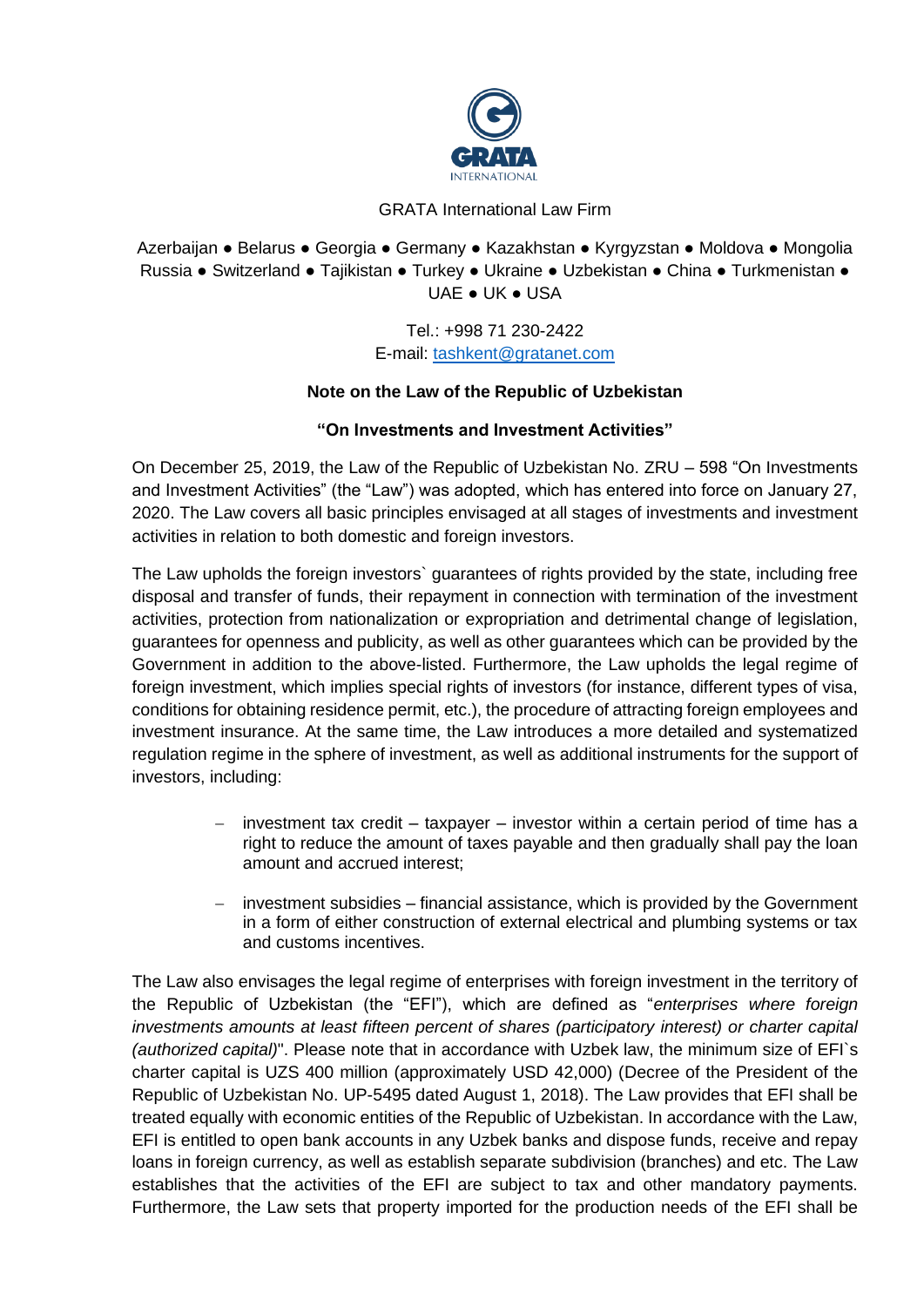exempt from customs duty for the period of two years, while property imported for the personal needs of foreign investors and foreign citizens entered into employment agreement with foreign investors shall not be subject to customs duty.

The Law also enshrined that the EFI is entitled for a long-term lease of non-agricultural land plot for the period of up to 50 years, but not less than period specified in the application for implementation of investment project. Moreover, the Law envisages that the EFI is eligible, in a manner provided by Uzbek Law, to:

- − purchase land plots;
- − receive the ownership right for a land plot, upon the transfer of ownership to buildings and structures;
- − lease property on the basis of corresponding agreements.

The Law provides that labor relations with the EFI`s staff are subject to Labour Code, as well as pension shall be subject to Uzbek law.

The Law envisages various types of state support of investments and investment activities, including provision of incentives and preferences, Government`s centralized investments for project`s co-investment, as well as support by means of financing, consulting or provision of information. The Law lists the transfer of state assets and property rights associated with such assets to investor on preferential basis or at a zero-redemption value, as one of the incentives provided as state support of investments and investment activities.

The Law contains broad conceptual framework of general terms that are referred to in the Law. According to the Law, investment activities is a set of actions related to the investment that is carried out by entities involved in investment activities, while the term investment includes monetary funds, different types of securities, movable and immovable property, as well as property rights for intellectual property, including know-how. The Law introduces the term of investment project that is defined as "*a complex of inter-related activities, aimed at carrying out or attraction of investment for receiving economic, social and other profit*". A clear distinction is made between foreign and domestic investors.

The Ministry of Investment and Foreign Trade of the Republic of Uzbekistan (the "MIFT") is determined as an authorized state body in the field of investment activities, responsible in particular for the implementation of general state policy in the sphere of investment and coordination of activities of other state bodies working in the field of investment activities.

The Law envisages the types of investments by virtue of their purpose, including:

- − capital investment made to the establishment of capital funds;
- − financial investment made to different types of securities, shares and sovereign bonds;
- − social investment made to the development of human capital, including different forms of intangible benefits.

On a par with types of investments, the Law also determines permitted modes of investments that are: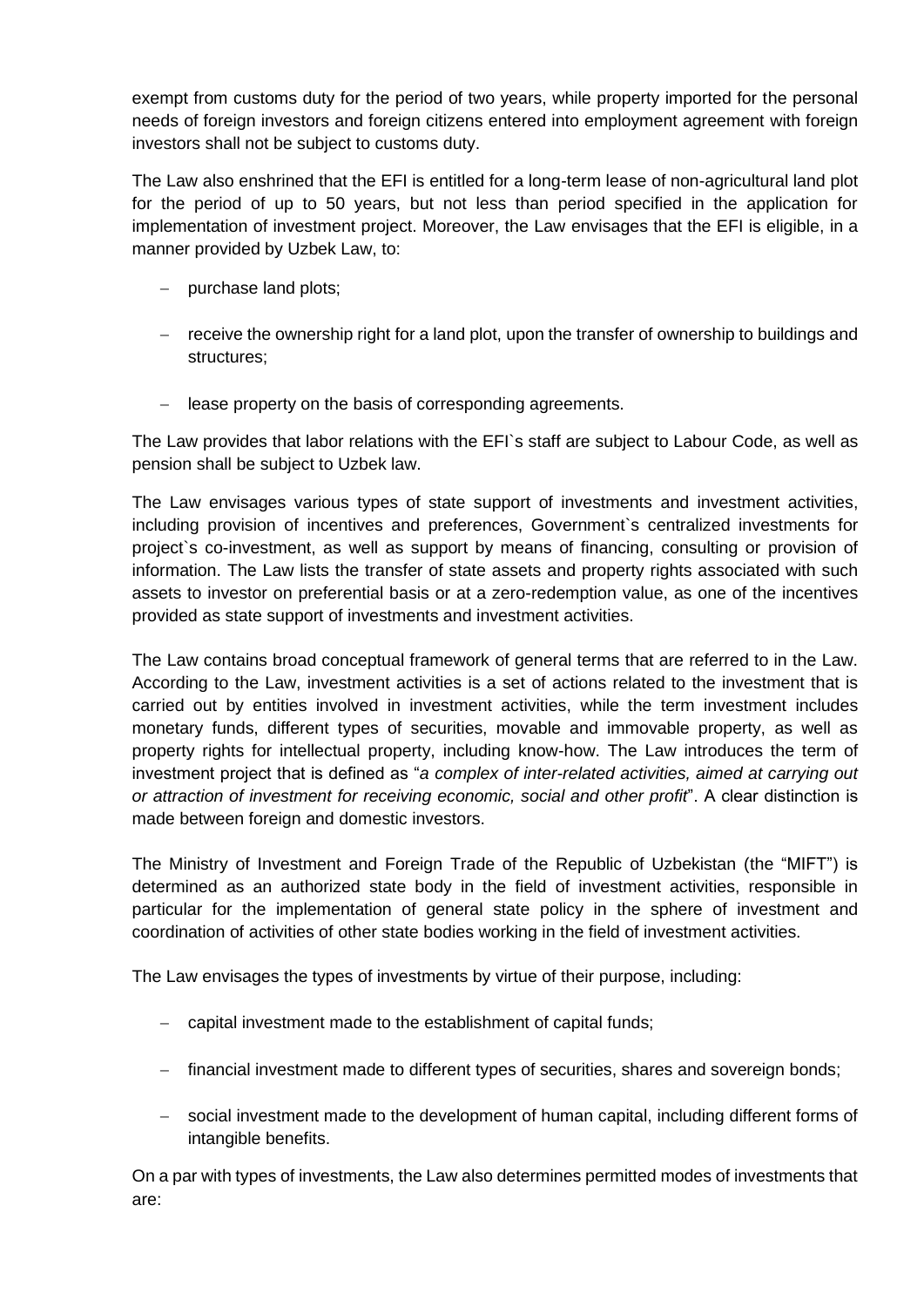- − the incorporation of new legal entities or holding participatory interest (shares) in existing legal entities;
- − different types of concessions;
- − the acquisition of ownership rights, including rights to intellectual property and facilities in the field of trade and services together with land plots under such facilities;
- − the purchase of land plots and other natural resources on the basis of the right of ownership or possession.

The Law determines investor`s rights and obligations. In accordance with the Law, the investor`s rights include, among others, the right to: freedom of contract, freedom of carrying out the investment activities, free disposal of assets, adequate compensation in case of requisition (expropriation) of the assets and etc. However, the Law does not specify whether the compensation is provided in case of legal or illegal requisition. Investor, on his turn, is obliged to comply with all requirements of the current legislation of the Republic of Uzbekistan, including duly fulfillment of his contractual obligations and reimbursing to his counter party all the damages caused in connection with non-fulfillment or inadequate fulfilment of his contractual obligations.

#### Investment agreement

The Law establishes the procedure of entering into an investment agreement. The Law enshrines the right of the Government of the Republic of Uzbekistan to enter into investment agreements with foreign investors, under which foreign investors are granted with additional incentives and preferences.

The Law defines investment agreement as "*a written agreement, entered into by and between entities involved in investment activities that defines the rights, obligations, and responsibilities of the parties to an investment agreement*".

Pursuant to Article 41 of the Law, except to mandatory conditions previously established by Uzbek law, investment agreement shall comprise and stipulate following conditions:

- − "*timeline for the commencement and completion of the project;*
- − *anti-corruption and anti-monopoly clauses;*
- − *the rights and obligations of the parties with regard to compliance with the rules, regulations, and standards established by Uzbek law, inter alia, requirements set forward in competition, anti-corruption, investments and investment activities, labor, urban planning and environmental protection laws;*
- − *liability of the parties for non-compliance with the terms of an investment agreement, inter alia, reparation of damages incurred by foreign investor due to unlawful actions (omissions) of state body officials, as well as, the right of the Republic of Uzbekistan to unilaterally terminate an investment agreement in the event of non-compliance or improper compliance of the foreign investor with its obligations. »*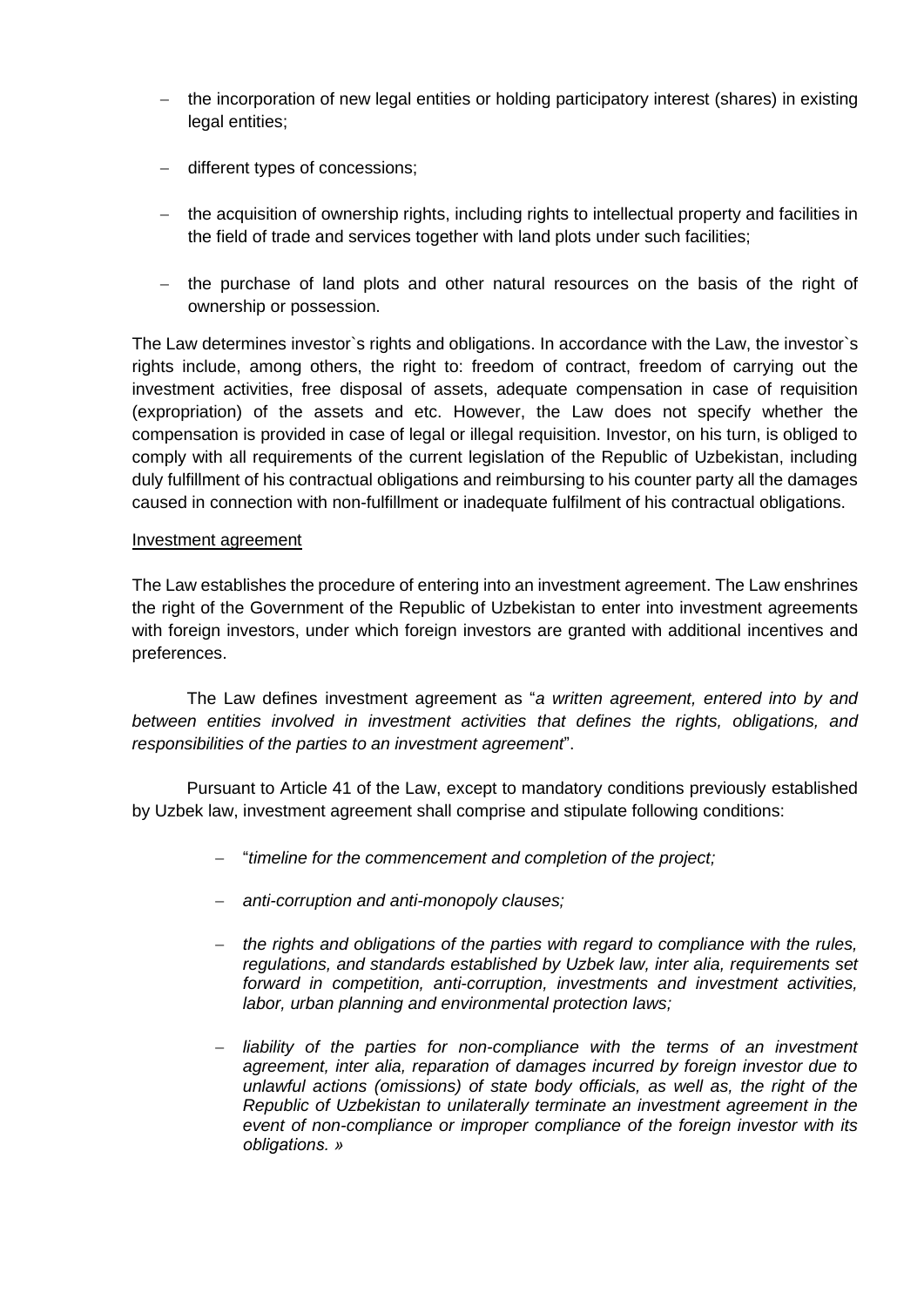Pursuant to the Law, it is forbidden to grant investors with exceptional conditions and exclusive rights that might allow the investor to dominate in the market.

The Law stipulates that previously established procedure of initiation of investment proposals regarding the entering into investment agreements, except from the mandatory receipt of opinions of relevant state bodies to the draft investment agreement, is amended by the following:

- − *"foreign investor shall file an application with the statement of intention to enter into an investment agreement and to make an investment into investment project, as*  well as the information regarding his expertise (if any) in implementation of *investment projects;*
- − *business-plan of an investment project that should be developed based on a feasibility study (technical and economic calculations) approved by authorized bodies in the events provided Uzbek law."*

The Law stipulates the termination procedure of an investment agreement, inter alia, unilateral termination of an investment agreement. In the event of foreign investor`s non-compliance or improper compliance with its obligations, MIFT shall send a written notice to a foreign investor and request the reasons of such suspension. If a foreign investor does not provide explanatory documentation to the MIFT within three months period concerning the reasons of the suspension of investment obligations fulfillment, MIFT shall initiate a procedure for early termination of an investment agreement. If such a decision regarding the early termination of an investment project is reached by the Government of the Republic of Uzbekistan, the MIFT notifies a foreign investor of a termination of an investment agreement in a unilateral manner. Article 44 of the Law stipulates that in the event of termination as well as early termination by the initiative of a foreign investor, all taxes and other mandatory payments, that were exempted in accordance with incentives and preferences granted under the investment agreement, shall be repaid. Please also note that in the event of mutually agreed termination of an investment agreement, obligations should be executed in a manner agreed upon by the parties.

#### Dispute resolution

The Law provides a general procedure of investment dispute resolution, which includes the following steps:

- − negotiation;
- − mediation;
- − in the event if the dispute is not resolved by means of negotiations and mediation, the dispute shall be referred to the authorized court of the Republic of Uzbekistan.

In the event of the exhaustion of the above listed steps, a dispute can be referred to an international arbitration, subject to the inclusion of corresponding arbitration clause into corresponding international agreement or investment agreement.

Please also note that Uzbek law recognizes the primacy of international law. Accordingly, if an international or intergovernmental agreement provides for the resolution of disputes between the investor and the government in international arbitration, in this event such agreement shall prevail, as, for example, such arbitration clause is provided in the Agreement between the Government of the Republic of Uzbekistan and the Government of the Russian Federation "On the Promotion